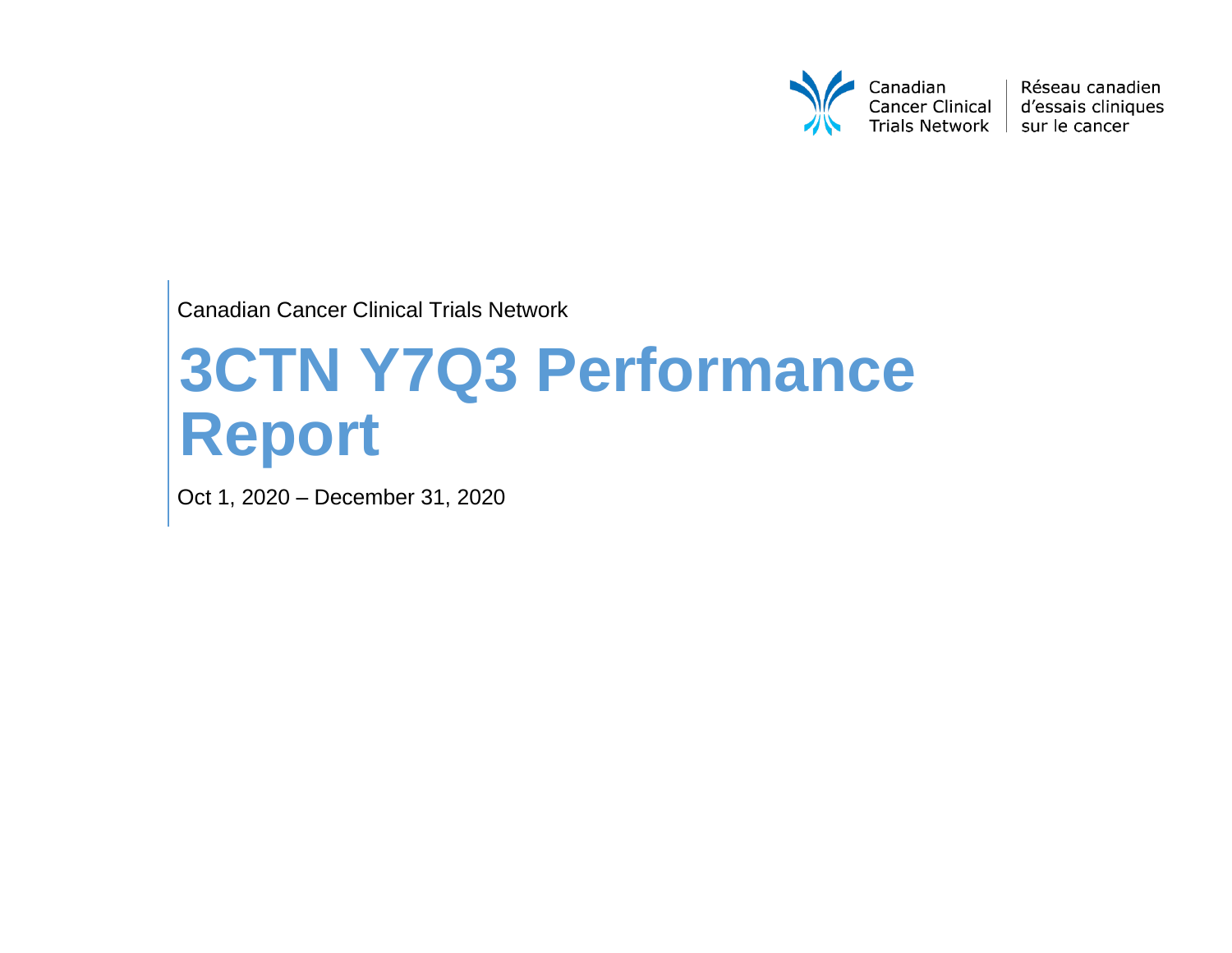# Table of Contents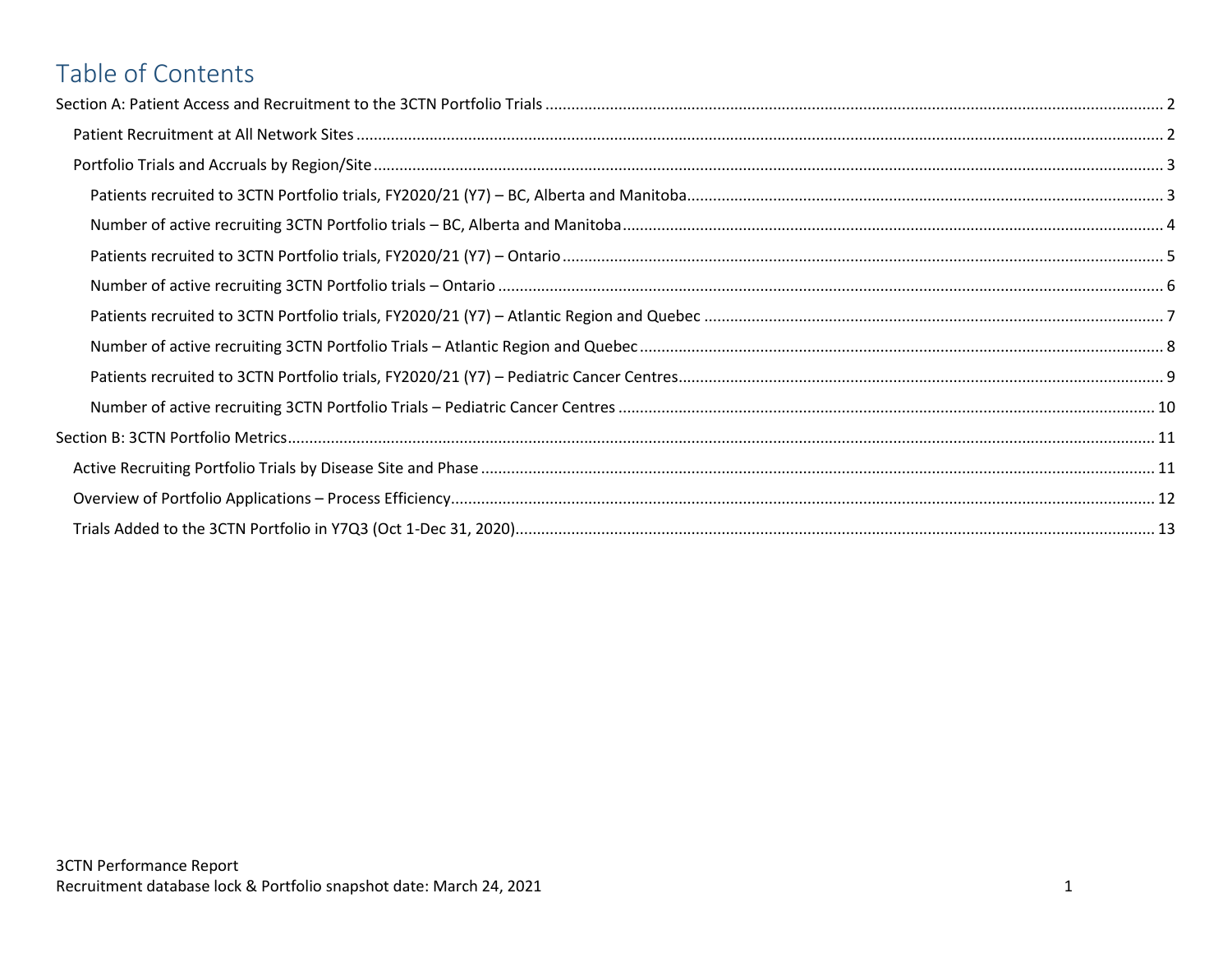# <span id="page-2-0"></span>Section A: Patient Access and Recruitment to the 3CTN Portfolio Trials

#### <span id="page-2-1"></span>Patient Recruitment at All Network Sites



**Objective:** To improve patient access to academic clinical trials and improve patient recruitment by greater than 75% within four years.

#### Notes:

- 918 patients were recruited to Portfolio trials in Quarter 3 to bring the year to date total to 2630 patients. Y7 target is to achieve 65% above pre-3CTN baseline which would be 3917 patients recruited.
- Overall, ~26% of Adult Sites (11 out of 42) are on track to meet their Y7 target.
- 58 patients were recruited to Pediatric cancer centres in Y7 so far with ~29% (4/14) Pediatric cancer centres on track to reach their baseline recruitment.
- \* 1 centre in the Atlantic region did not report in Y7.
- \*\* 1 centre in Quebec did not report in Y7Q3.
- \*\*\* Pediatric progress to pre-3CTN baseline recruitment is shown. 3 Pediatric sites are on track to exceed their pre-3CTN baseline by end of Y7.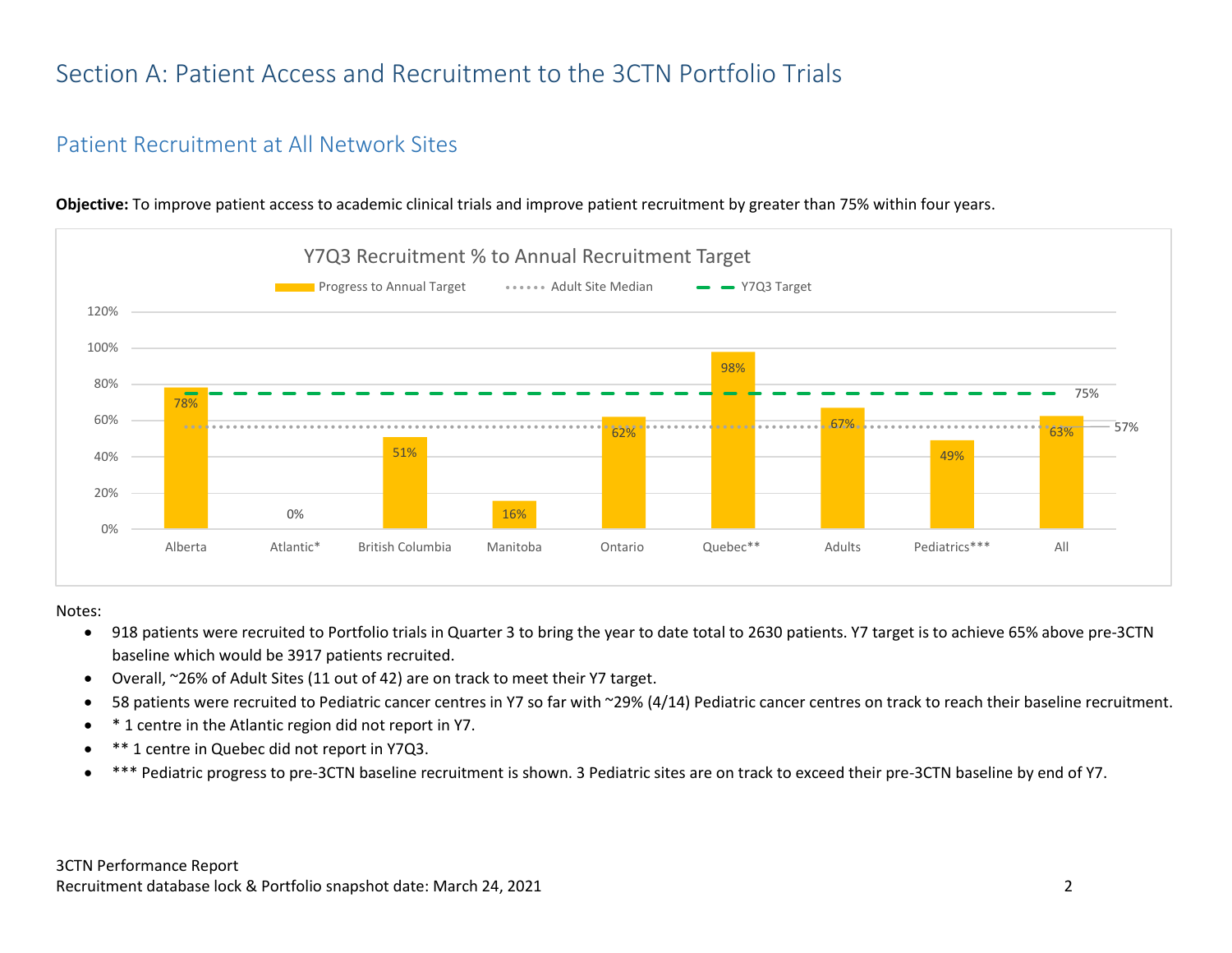# <span id="page-3-0"></span>Portfolio Trials and Accruals by Region/Site

## <span id="page-3-1"></span>Patients recruited to 3CTN Portfolio trials, FY2020/21 (Y7) – BC, Alberta and Manitoba

| <b>Network Site</b>            | Pre-3CTN        | <b>Y2</b>    | <b>Y3</b> | <b>Y4</b>    | <b>Y5</b>    | <b>Y6</b>    | Year 7 (2020-21) |                |                |              |                           |                  |
|--------------------------------|-----------------|--------------|-----------|--------------|--------------|--------------|------------------|----------------|----------------|--------------|---------------------------|------------------|
|                                | <b>Baseline</b> | <b>Total</b> | Total     | <b>Total</b> | <b>Total</b> | Total        | Q1               | Q <sub>2</sub> | Q <sub>3</sub> | <b>Total</b> | $%$ of<br><b>Baseline</b> | $%$ to<br>Target |
| CancerCare Manitoba            | 99              | 72           | 102       | 90           | 98           | 51           | 3                | 9              | 14             | 26           | 26%                       | 16%              |
| Western Manitoba Cancer Centre | 1               | 0            | 0         | 0            | 1            | $\mathbf{1}$ | 0                | $\Omega$       | 0              | 0            | 0%                        | 0%               |
| Manitoba Total                 | 100             | 72           | 102       | 90           | 99           | 52           | 3                | 9              | 14             | 26           | 26%                       | 16%              |
| BC Cancer - Vancouver          | 106             | 117          | 152       | 127          | 107          | 110          | 21               | 41             | 29             | 91           | 86%                       | 52%              |
| BC Cancer - Abbotsford         | 16              | 28           | 14        | 22           | 22           | $\mathbf{1}$ | 1                | 0              | 0              | 1            | 6%                        | 4%               |
| BC Cancer - Prince George      | 1               | 6            | 4         | 8            | 9            | 10           | 3                | $\Omega$       | 5              | 8            | 800%                      | 485%             |
| BC Cancer - Kelowna            | 38              | 40           | 30        | 28           | 38           | 33           | 12               | 13             | 3              | 28           | 74%                       | 45%              |
| BC Cancer - Victoria           | 26              | 44           | 69        | 64           | 69           | 78           | 4                | 19             | 6              | 29           | 112%                      | 68%              |
| <b>British Columbia Total</b>  | 187             | 235          | 269       | 249          | 245          | 232          | 41               | 73             | 43             | 157          | 84%                       | 51%              |
| <b>Cross Cancer Institute</b>  | 102             | 112          | 137       | 99           | 103          | 310          | 32 <sup>2</sup>  | 75             | 16             | 123          | 121%                      | 73%              |
| <b>Tom Baker Cancer Centre</b> | 76              | 140          | 125       | 154          | 139          | 341          | 19               | 80             | 8              | 107          | 141%                      | 85%              |
| Alberta Total                  | 178             | 252          | 262       | 253          | 242          | 651          | 51               | 155            | 24             | 230          | 129%                      | 78%              |
| <b>Western Region Total</b>    | 465             | 559          | 633       | 592          | 586          | 934          | 95               | 237            | 81             | 413          | 89%                       | 54%              |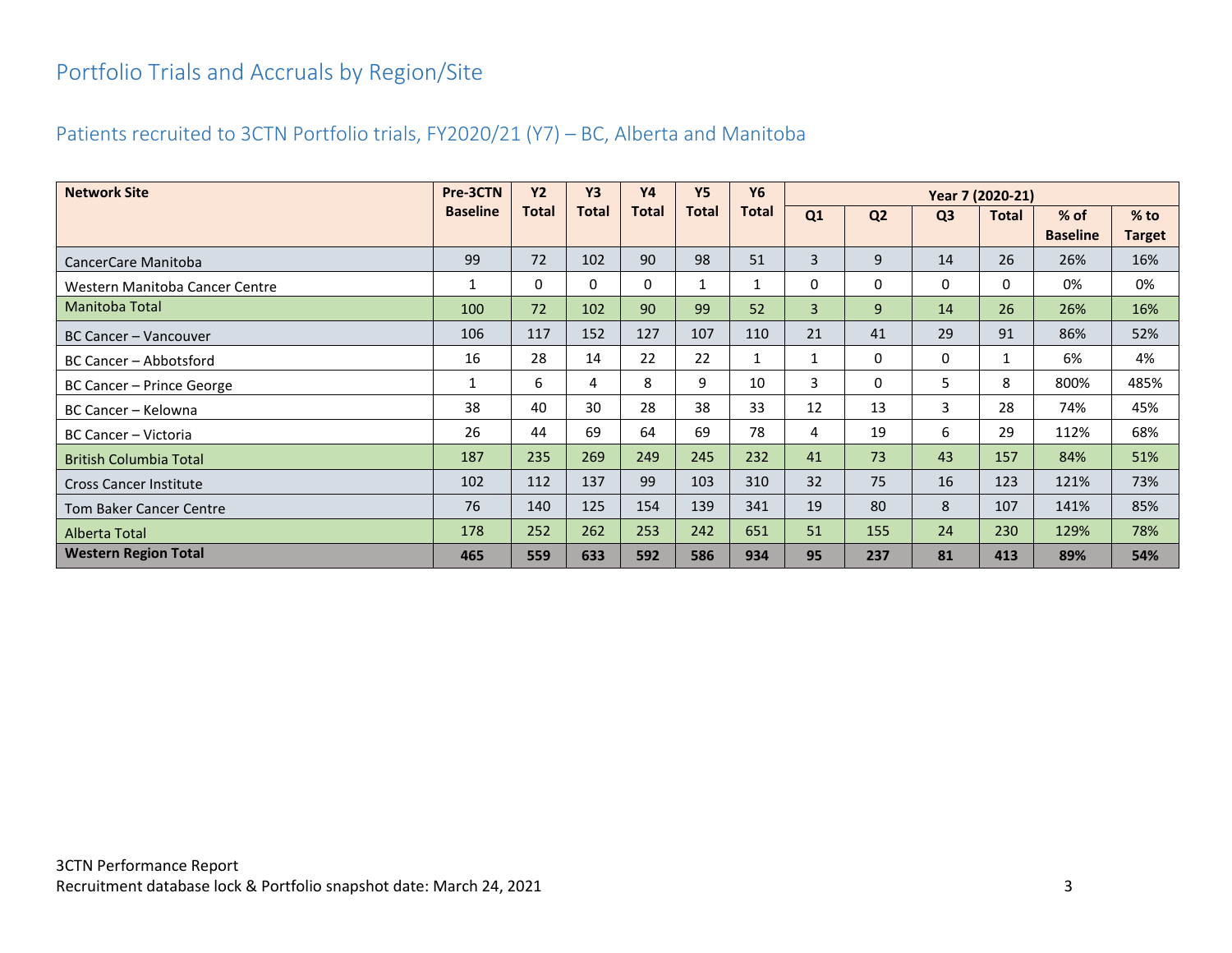#### <span id="page-4-0"></span>Number of active recruiting 3CTN Portfolio trials – BC, Alberta and Manitoba

|                                | Pre-3CTN        | Y5 (2018-19) |                |                |                |    |                | Y6 (2019-20)   |    | Y7 (2020-21)   |                |                |
|--------------------------------|-----------------|--------------|----------------|----------------|----------------|----|----------------|----------------|----|----------------|----------------|----------------|
| <b>Network Site</b>            | <b>Baseline</b> | Q1           | Q <sub>2</sub> | Q <sub>3</sub> | Q <sub>4</sub> | Q1 | Q <sub>2</sub> | Q <sub>3</sub> | Q4 | Q <sub>1</sub> | Q <sub>2</sub> | Q <sub>3</sub> |
| CancerCare Manitoba            | 37              | 28           | 27             | 29             | 23             | 22 | 19             | 16             | 22 | 13             | 20             | 18             |
| Western Manitoba Cancer Centre | $\Omega$        | 0            |                |                |                |    |                |                |    |                |                |                |
| BC Cancer – Vancouver          | 50              | 25           | 25             | 27             | 27             | 26 | 25             | 23             | 27 | 16             | 17             | 19             |
| BC Cancer – Abbotsford         | 6               | 4            |                | 4              |                |    |                | 0              | 0  |                |                | $\mathbf{0}$   |
| BC Cancer - Prince George      | $\overline{2}$  | 3            | 3              | 3              |                |    |                | 3              | 3  | 4              | 5              | 4              |
| BC Cancer - Kelowna            | 23              | 9            | 10             | 6              | h              |    |                |                | ⇁  | 4              | 5              | 5              |
| BC Cancer - Victoria           | 12              | 5            | 6              |                |                | 8  |                | 6              | 6  |                | 9              |                |
| <b>Cross Cancer Institute</b>  | 29              | 29           | 28             | 30             | 29             | 27 | 26             | 27             | 21 | 14             | 25             | 22             |
| <b>Tom Baker Cancer Centre</b> | 20              | 29           | 32             | 32             | 30             | 30 | 34             | 33             | 33 | 28             | 28             | 23             |

Note: COVID-19 caused a majority of recruitment to open trials and new trial activations to be put on hold during Y7Q1; a majority of sites were able to resume trial operations in Y7Q2.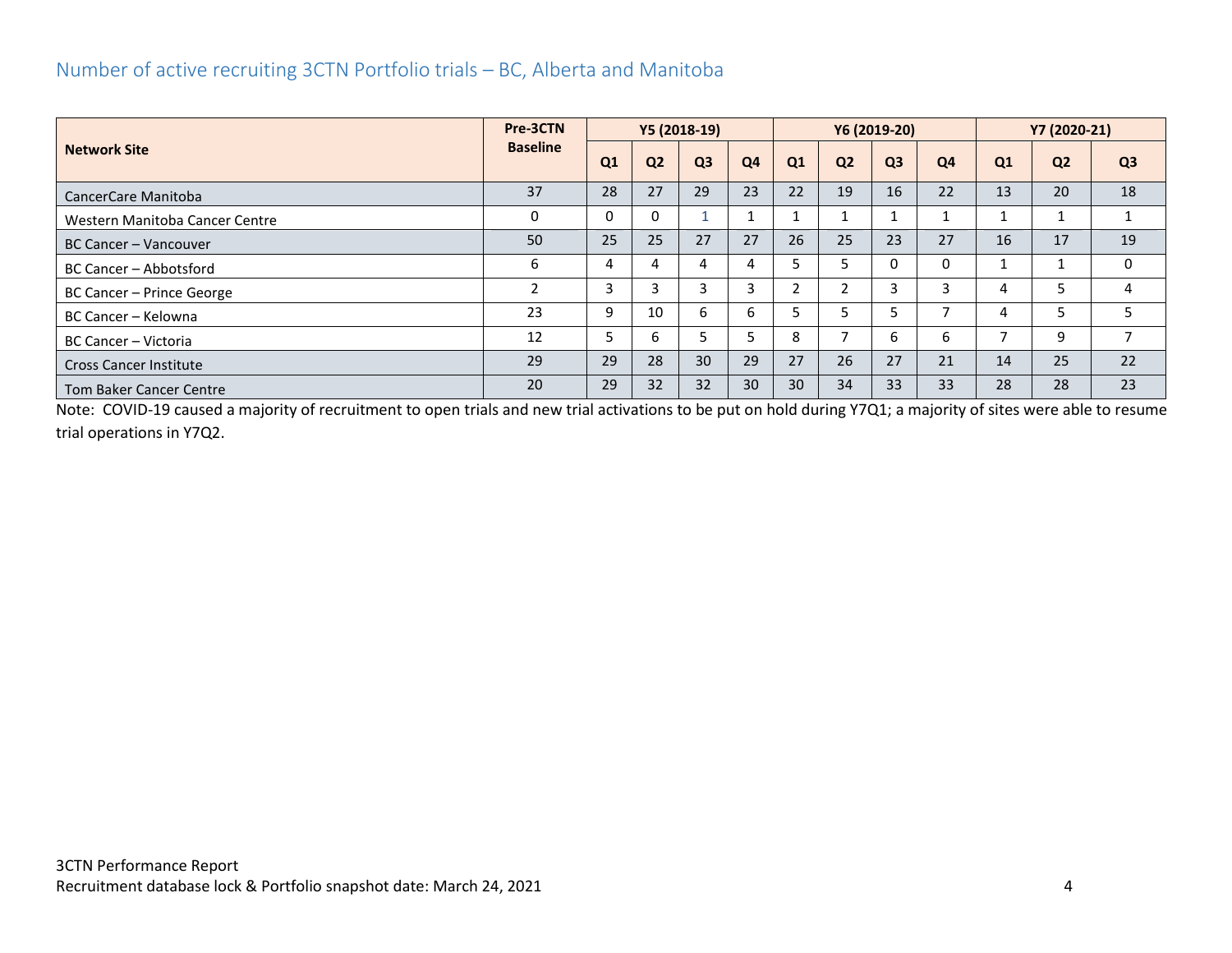## <span id="page-5-0"></span>Patients recruited to 3CTN Portfolio trials, FY2020/21 (Y7) – Ontario

| <b>Network Site</b>                                                | Pre-                    | <b>Y2</b>      | <b>Y3</b>    | <b>Y4</b>      | Y <sub>5</sub> | <b>Y6</b>      |              | Year 7 (2020-21) |                |                |                           |                         |
|--------------------------------------------------------------------|-------------------------|----------------|--------------|----------------|----------------|----------------|--------------|------------------|----------------|----------------|---------------------------|-------------------------|
|                                                                    | 3CTN<br><b>Baseline</b> | <b>Total</b>   | <b>Total</b> | <b>Total</b>   | <b>Total</b>   | <b>Total</b>   | Q1           | Q <sub>2</sub>   | Q <sub>3</sub> | <b>Total</b>   | $%$ of<br><b>Baseline</b> | $%$ to<br><b>Target</b> |
| London Health Sciences Centre                                      | 186                     | 172            | 187          | 169            | 248            | 942            | 43           | 161              | 139            | 343            | 184%                      | 112%                    |
| <b>Grand River Regional Cancer Centre</b>                          | 20                      | 13             | 43           | 32             | 34             | 19             | 9            | 5                | $\overline{7}$ | 21             | 105%                      | 64%                     |
| <b>Windsor Regional Cancer Centre</b>                              | 14                      | 17             | 63           | 32             | 16             | 3              | $\Omega$     | $\mathbf 0$      | $\mathbf{1}$   | $\mathbf{1}$   | 7%                        | 4%                      |
| Juravinski Cancer Centre                                           | 181                     | 231            | 247          | 454            | 345            | 217            | 16           | 32               | 35             | 83             | 46%                       | 28%                     |
| Cambridge Memorial Hospital                                        | 11                      | $\overline{2}$ | 5            | 4              | 5              | 8              | 3            | 4                | $\mathbf{1}$   | 8              | 73%                       | 44%                     |
| St. Joseph's Healthcare Hamilton                                   | 21                      | 30             | 54           | 74             | 40             | 20             | 6            | 8                | 16             | 30             | 143%                      | 87%                     |
| <b>Walker Family Cancer Centre</b>                                 | 17                      | 22             | 13           | 23             | 37             | 40             | 3            | 3                | 4              | 10             | 59%                       | 36%                     |
| Sunnybrook Health Sciences Centre                                  | 141                     | 229            | 398          | 363            | 651            | 638            | 33           | 74               | 144            | 251            | 178%                      | 108%                    |
| Humber River Hospital                                              | 1                       | $\overline{2}$ | $\mathbf{1}$ | 9              | $\overline{7}$ | 3              | 1            | 1                | $\mathbf{1}$   | 3              | 300%                      | 182%                    |
| Michael Garron Hospital                                            | $\overline{2}$          | $\overline{2}$ | $\mathbf{1}$ | $\overline{7}$ | $\overline{2}$ | 0              | $\Omega$     | 0                | $\Omega$       | $\Omega$       | 0%                        | 0%                      |
| <b>Princess Margaret Cancer Centre</b>                             | 396                     | 384            | 533          | 473            | 720            | 543            | 14           | 62               | 79             | 155            | 39%                       | 24%                     |
| Markham Stouffville Hospital                                       | 1                       | $\mathbf{0}$   | 28           | 9              | $\overline{2}$ | 6              | 0            | 3                | $\mathbf 0$    | 3              | 300%                      | 182%                    |
| Mount Sinai Hospital                                               | 21                      | 12             | 40           | $\overline{7}$ | 12             | $\overline{7}$ | $\Omega$     | 0                | $\Omega$       | $\mathbf{0}$   | 0%                        | 0%                      |
| Northeast Cancer Centre                                            | 24                      | 17             | 12           | 9              | 18             | 17             | $\Omega$     | 0                | $\mathbf{1}$   | $\mathbf{1}$   | 4%                        | 3%                      |
| North York General Hospital                                        | 1                       | $\overline{4}$ | 8            | 11             | 9              | $\overline{7}$ | $\Omega$     | 1                | 1              | $\overline{2}$ | 200%                      | 121%                    |
| Royal Victoria Regional Health Centre                              | 8                       | 18             | 58           | 23             | 9              | 25             | 4            | $\mathbf{1}$     | 3              | 8              | 100%                      | 61%                     |
| St. Michael's Hospital                                             | 19                      | $\Omega$       | 27           | $\overline{2}$ | $\mathbf{1}$   | 3              | 0            | 0                | 0              | $\Omega$       | 0%                        | 0%                      |
| Southlake Regional Health Centre                                   | 10                      | 15             | 75           | 26             | 68             | 32             | $\mathbf{1}$ | 5                | 3              | 9              | 90%                       | 55%                     |
| Thunder Bay Regional Health Sciences Centre                        | 26                      | 3              | 46           | 16             | 25             | 4              | 0            | 0                | $\mathbf{1}$   | $\mathbf{1}$   | 4%                        | 2%                      |
| Trillium Health Partners - Credit Valley Hospital                  | 27                      | 5              | 51           | 10             | 12             | 10             | $\Omega$     | 0                | $\Omega$       | $\mathbf{0}$   | 0%                        | 0%                      |
| William Osler Health System                                        | $\mathbf{1}$            | $\Omega$       | 29           | 13             | $\Omega$       | 16             | $\Omega$     | 0                | $\Omega$       | $\Omega$       | 0%                        | 0%                      |
| The Ottawa Hospital Cancer Centre                                  | 132                     | 238            | 396          | 500            | 850            | 804            | 75           | 130              | 172            | 377            | 286%                      | 173%                    |
| Cancer Centre of Southeastern Ontario at Kingston General Hospital | 41                      | 58             | 122          | 84             | 72             | 89             | 17           | 14               | 17             | 48             | 117%                      | 71%                     |
| R.S. McLaughlin Durham Regional Cancer Centre                      | 22                      | 26             | 70           | 18             | 15             | 36             | 0            | 2                | $\mathbf{1}$   | 3              | 14%                       | 8%                      |
| <b>Central Region Total</b>                                        | 1323                    | 1500           | 2507         | 2368           | 3198           | 3489           | 225          | 506              | 626            | 1357           | 103%                      | 62%                     |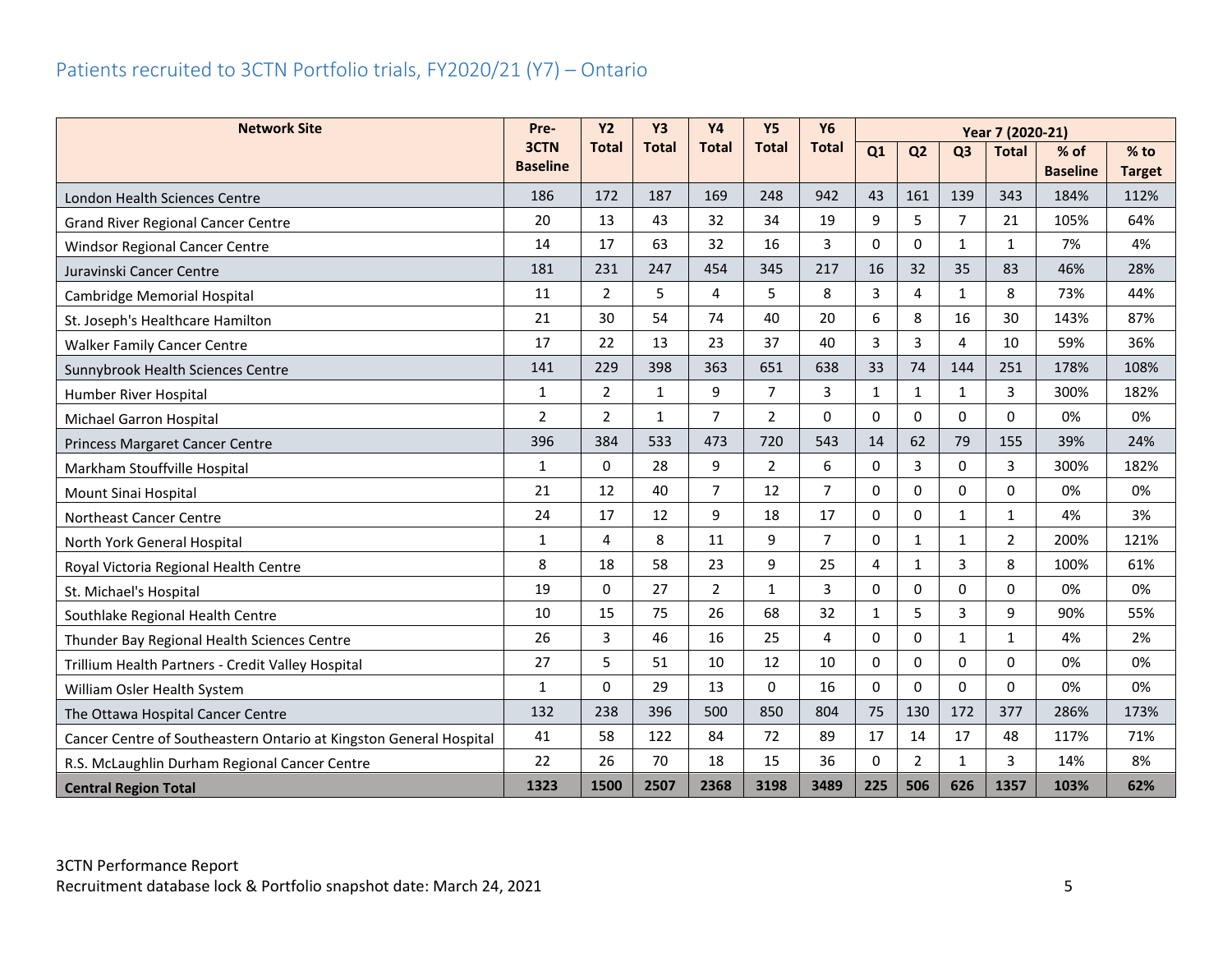#### <span id="page-6-0"></span>Number of active recruiting 3CTN Portfolio trials – Ontario

|                                                                    |                         | Y5 (2018-19)<br>Pre- |                |                |                |                |                | Y6 (2019-20)   |                | Y7 (2020-21)   |                |                |
|--------------------------------------------------------------------|-------------------------|----------------------|----------------|----------------|----------------|----------------|----------------|----------------|----------------|----------------|----------------|----------------|
| <b>Network Site</b>                                                | 3CTN<br><b>Baseline</b> | Q1                   | Q <sub>2</sub> | Q <sub>3</sub> | Q <sub>4</sub> | Q1             | Q <sub>2</sub> | Q <sub>3</sub> | <b>Q4</b>      | Q1             | Q <sub>2</sub> | Q <sub>3</sub> |
| London Health Sciences Centre                                      | 79                      | 45                   | 46             | 46             | 40             | 47             | 52             | 54             | 57             | 45             | 47             | 44             |
| <b>Grand River Regional Cancer Centre</b>                          | 11                      | 8                    | 8              | 8              | 8              | 6              | $\overline{7}$ | 8              | 8              | 8              | 8              | 8              |
| <b>Windsor Regional Cancer Centre</b>                              | 4                       | 4                    | 4              | 5              | 5              | 4              | 4              | 4              | 3              | $\overline{4}$ | $\overline{2}$ | $\overline{2}$ |
| Juravinski Cancer Centre                                           | 51                      | 29                   | 27             | 30             | 32             | 22             | 26             | 24             | 34             | 13             | 31             | 34             |
| Cambridge Memorial Hospital                                        | 5                       | $\overline{2}$       | $\overline{2}$ | 3              | $\overline{2}$ | 2              | $\overline{2}$ | 2              | $\overline{2}$ | $\overline{2}$ | $\overline{2}$ | $\overline{2}$ |
| St. Joseph's Healthcare Hamilton                                   | $\overline{2}$          | 3                    | $\overline{2}$ | $\overline{2}$ | $\overline{3}$ | $\mathbf{1}$   | $\mathbf{1}$   | $\mathbf{1}$   | $\mathbf{1}$   | $\mathbf{1}$   | $\mathbf{1}$   | $\overline{2}$ |
| <b>Walker Family Cancer Centre</b>                                 | 10                      | 8                    | $\overline{7}$ | 8              | $\overline{7}$ | 6              | 6              | 8              | $\overline{7}$ | 8              | $\overline{7}$ | $\overline{7}$ |
| Sunnybrook Health Sciences Centre                                  | 10                      | 32                   | 34             | 34             | 35             | 34             | 36             | 36             | 35             | 47             | 35             | 34             |
| Humber River Hospital                                              | $\mathbf{0}$            | 3                    | 3              | $\overline{2}$ | $\overline{2}$ | $\overline{2}$ | $\overline{2}$ | 3              | $\overline{2}$ | 3              | $\overline{2}$ | $\mathbf{1}$   |
| Michael Garron Hospital                                            | 3                       | $\overline{2}$       | $\overline{2}$ | $\overline{2}$ | $\overline{2}$ | $\mathbf{1}$   | $\mathbf{1}$   | $\mathbf{1}$   | 1              | $\mathbf{1}$   | 1              | $\mathbf{1}$   |
| Princess Margaret Cancer Centre                                    | 91                      | 71                   | 74             | 81             | 86             | 78             | 88             | 89             | 80             | 80             | 81             | 82             |
| Markham Stouffville Hospital                                       | $\mathbf{0}$            | $\Omega$             | $\mathbf{0}$   | $\mathbf{1}$   | $\mathbf{1}$   | $\mathbf{1}$   | 0              | $\mathbf{1}$   | $\mathbf{1}$   | 1              | 1              | $\mathbf{1}$   |
| Mount Sinai Hospital                                               | 6                       | 4                    | 4              | 4              | 4              | 4              | 5              | 6              | 3              | 3              | $\overline{2}$ | $\overline{2}$ |
| Northeast Cancer Centre                                            | 10                      | 6                    | $\overline{7}$ | $\overline{7}$ | 8              | $\overline{7}$ | $\overline{7}$ | $\overline{7}$ | $\overline{7}$ | 8              | $\overline{7}$ | $\overline{7}$ |
| North York General Hospital                                        | $\mathbf 0$             | 3                    | 4              | 3              | 3              | 3              | 5              | 4              | 1              | $\overline{2}$ | 3              | 4              |
| Royal Victoria Regional Health Centre                              | 5                       | 8                    | 6              | 6              | 6              | 6              | 6              | 9              | 10             | 10             | 9              | 10             |
| St. Michael's Hospital                                             | 4                       | $\mathbf{1}$         | $\mathbf{1}$   | $\mathbf{1}$   | $\overline{2}$ | $\overline{2}$ | $\overline{2}$ | 3              | $\overline{2}$ | $\overline{2}$ | $\overline{2}$ | $\mathbf{1}$   |
| Southlake Regional Health Centre                                   | 3                       | 9                    | 10             | 10             | 10             | 9              | 8              | 8              | 7              | 6              | 6              | 6              |
| Thunder Bay Regional Health Sciences Centre                        | 8                       | 5                    | 5              | 5              | 5              | 5              | 5              | 4              | 3              | $\mathbf{0}$   | 0              | 3              |
| Trillium Health Partners - Credit Valley Hospital                  | 9                       | 3                    | 3              | 3              | 4              | 4              | 4              | 3              | 6              | 0              | 0              | $\mathbf{1}$   |
| William Osler Health System                                        | $\mathbf{0}$            | $\mathbf{1}$         | $\mathbf{1}$   | $\overline{2}$ | $\overline{2}$ | $\mathbf{1}$   | $\overline{2}$ | $\overline{2}$ | $\overline{2}$ | $\mathbf{1}$   | $\mathbf{1}$   | $\mathbf{1}$   |
| The Ottawa Hospital Cancer Centre                                  | 56                      | 38                   | 37             | 41             | 51             | 41             | 36             | 34             | 15             | 10             | 27             | 29             |
| Cancer Centre of Southeastern Ontario at Kingston General Hospital | 18                      | 26                   | 25             | 25             | 26             | 21             | 33             | 33             | 22             | 21             | 21             | 21             |
| R.S. McLaughlin Durham Regional Cancer Centre                      | 13                      | 3                    | 4              | 3              | 3              | 3              | 3              | $\overline{2}$ | $\overline{a}$ | $\Omega$       | $\overline{2}$ | $\mathbf{1}$   |

Note: COVID-19 caused a majority of recruitment to open trials and new trial activations to be put on hold during Y7Q1; a majority of sites were able to resume trial operations in Y7Q2.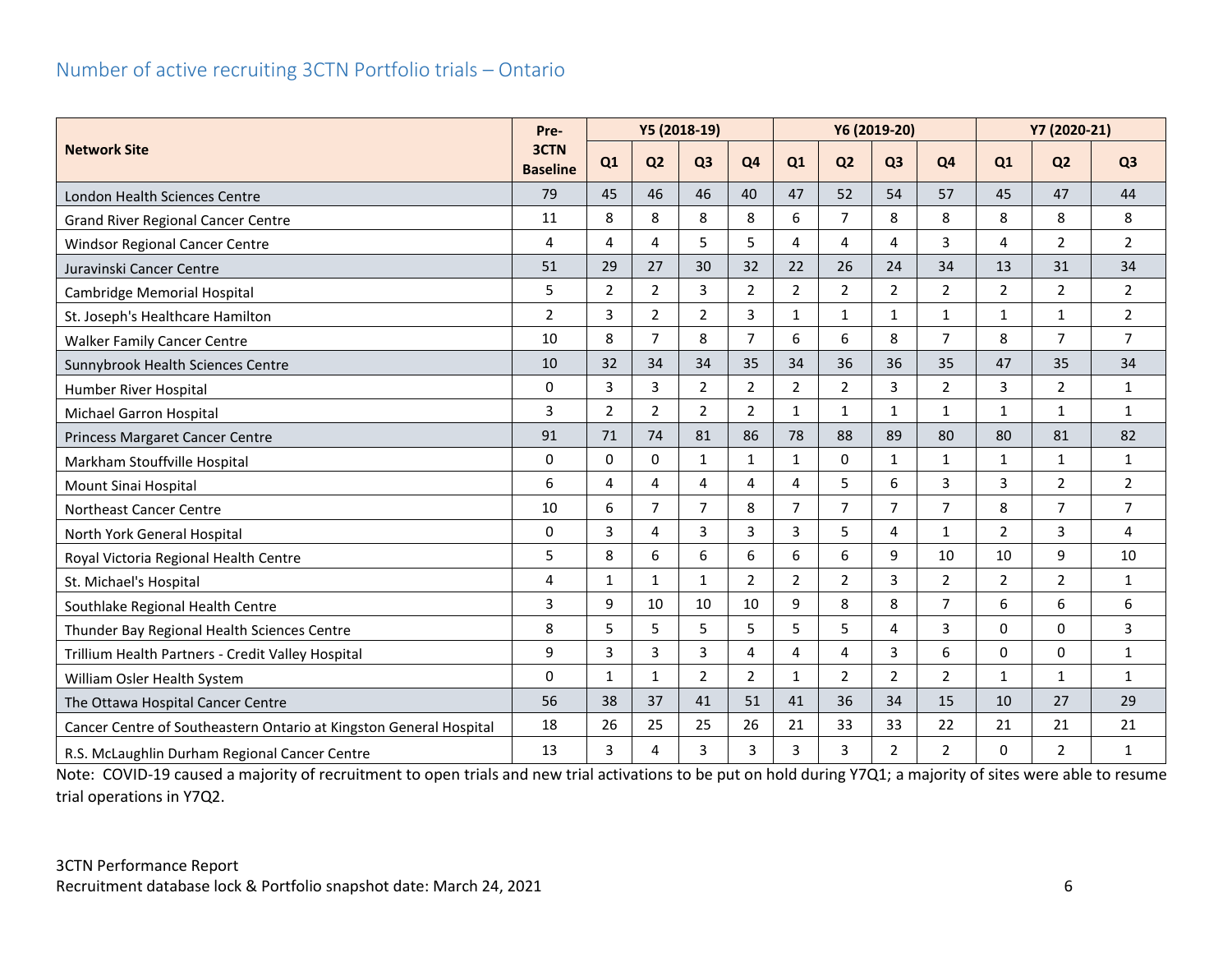## <span id="page-7-0"></span>Patients recruited to 3CTN Portfolio trials, FY2020/21 (Y7) – Atlantic Region and Quebec

| <b>Network Site</b>                                                                                 | Pre-3CTN        | <b>Y2</b> | <b>Y3</b> | <b>Y4</b>    | <b>Y5</b> | Y6           |            | Year 7 (2020-21) |                |              |                 |        |
|-----------------------------------------------------------------------------------------------------|-----------------|-----------|-----------|--------------|-----------|--------------|------------|------------------|----------------|--------------|-----------------|--------|
|                                                                                                     | <b>Baseline</b> | Total     | Total     | <b>Total</b> | Total     | <b>Total</b> | Q1         | Q <sub>2</sub>   | Q <sub>3</sub> | <b>Total</b> | $%$ of          | $%$ to |
|                                                                                                     |                 |           |           |              |           |              |            |                  |                |              | <b>Baseline</b> | Target |
| Nova Scotia Health Authority                                                                        | 39              | 40        | 52        | 45           | 42        | 20           | <b>DNR</b> | <b>DNR</b>       | <b>DNR</b>     | <b>DNR</b>   | 0%              | 0%     |
| Eastern Regional Health Authority                                                                   | 15              | 4         | 12        | 8            | 15        | 16           | $\Omega$   | $\Omega$         | $\Omega$       | 0            | 0%              | 0%     |
| <b>Atlantic Total</b>                                                                               | 54              | 97        | 112       | 88           | 57        | 36           | $\Omega$   | $\Omega$         | $\mathbf{0}$   | $\mathbf{0}$ | 0%              | 0%     |
| CIUSSS du Centre-Ouest-de-l'Île-de-Montréal (CIUSSS CODIM)                                          | 87              | 76        | 161       | 149          | 71        | 155          | 9          | 22               | 22             | 53           | 61%             | 37%    |
| CISSS de l'Outaouais                                                                                | 3               | 0         | 4         | 32           |           | 5            | 0          | 0                |                |              | 33%             | 20%    |
| CHU de Québec - Université Laval, adults                                                            | 180             | 25        | 144       | 236          | 99        | 309          | 14         | 65               | 146            | 225          | 125%            | 76%    |
| CIUSSS de l'Estrie – Centre hospitalier universitaire de Sherbrooke,<br>adults (CIUSSS-Estrie-CHUS) | 46              | 16        | 70        | 55           | 18        | 61           | 0          | $\overline{a}$   | $\overline{3}$ |              | 15%             | 9%     |
| Centre Hospitalier de l'Université de Montréal (CHUM)                                               | 153             | 59        | 123       | 149          | 112       | 66           | 3          | 13               | 36             | 52           | 34%             | 21%    |
| CIUSSS du Nord-de-l'Île-de-Montréal (CIUSSS NDIM)                                                   | 3               | $\Omega$  | 4         | 16           | 8         | 539          | 0          | 517              | <b>DNR</b>     | 517          | 17233%          | 10444% |
| CIUSSS de l'Est-de-l'Île-de-Montréal (CIUSSS EDIM)                                                  | 60              | 12        | 51        | 49           | 23        | 15           | $\Omega$   | $\mathcal{P}$    | 3              | 5.           | 8%              | 5%     |
| <b>Quebec Total</b>                                                                                 | 532             | 192       | 588       | 709          | 332       | 1150         | 26         | 623              | 211            | 860          | 162%            | 98%    |
| <b>Eastern Region Total</b>                                                                         | 586             | 289       | 700       | 797          | 389       | 1186         | 26         | 623              | 211            | 860          | 147%            | 89%    |

DNR= Did Not Report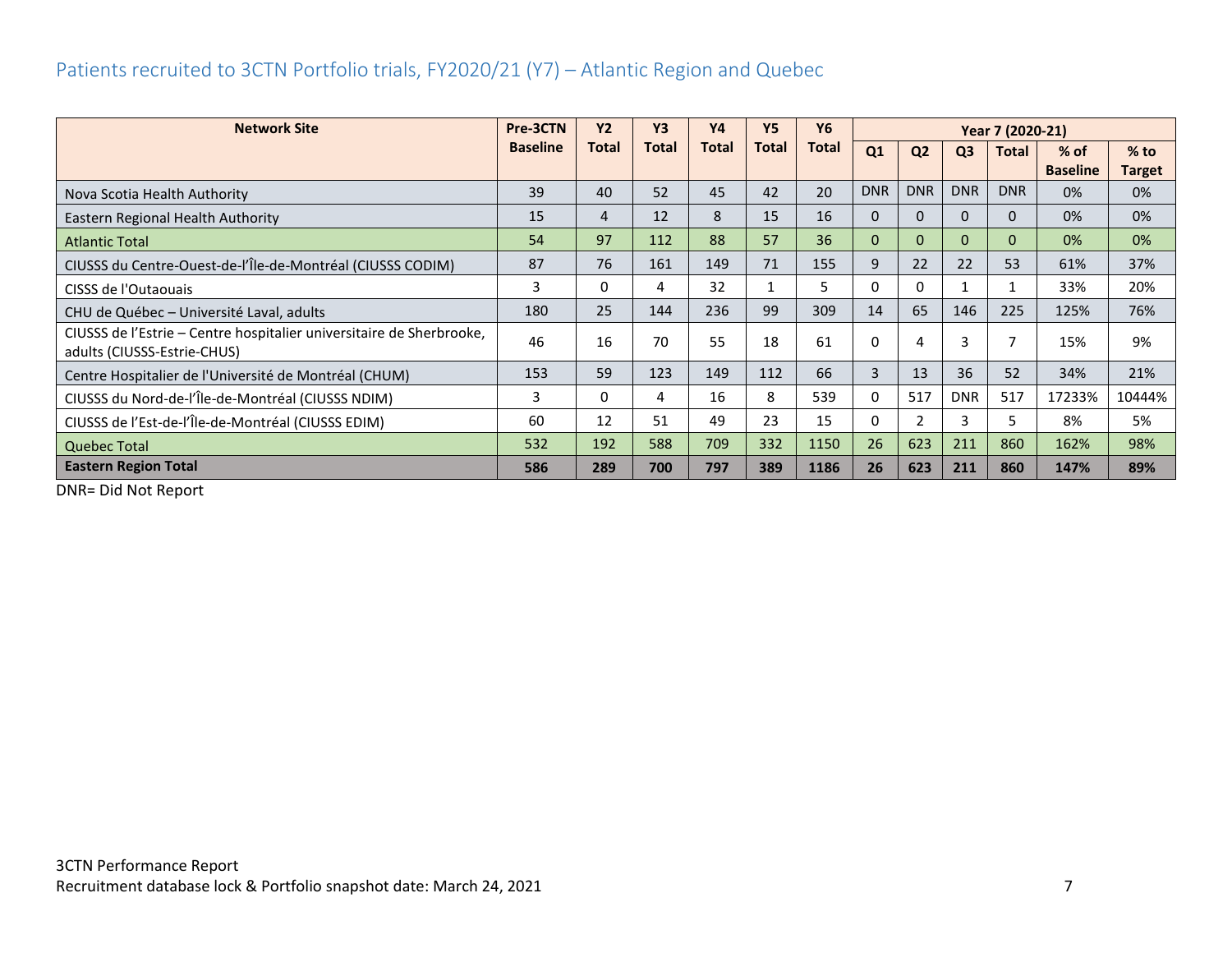#### <span id="page-8-0"></span>Number of active recruiting 3CTN Portfolio Trials – Atlantic Region and Quebec

|                                                                                                     | Pre-3CTN        |     | Y5 (2018-19)   |                |                |                |                | Y6 (2019-20)   | Y7 (2020-21) |                          |                 |                |
|-----------------------------------------------------------------------------------------------------|-----------------|-----|----------------|----------------|----------------|----------------|----------------|----------------|--------------|--------------------------|-----------------|----------------|
| <b>Network Site</b>                                                                                 | <b>Baseline</b> | Q1  | Q <sub>2</sub> | Q <sub>3</sub> | Q <sub>4</sub> | Q1             | Q <sub>2</sub> | Q <sub>3</sub> | Q4           | Q1                       | Q <sub>2</sub>  | Q <sub>3</sub> |
| Nova Scotia Health Authority                                                                        | 14              | 12  | 16             | 17             | 17             | 19             | 14             | 17             | 16           | 14                       | 14              | 14             |
| Eastern Regional Health Authority                                                                   | 6               |     | 6              | 5              | ь              | 8              | 9              | 10             | 9            | 0                        | 6               |                |
| CIUSSS du Centre-Ouest-de-l'Île-de-Montréal (CIUSSS CODIM)                                          | 27              | N/A | N/A            | N/A            | N/A            | 18             | 15             | 24             | 17           | 17                       | 18              | 17             |
| CISSS de l'Outaouais                                                                                |                 |     |                |                |                | 2              | 2              |                |              | $\overline{\phantom{0}}$ |                 |                |
| CHU de Québec - Université Laval, adults                                                            | 39              | 19  | 20             | 26             | 26             | 26             | 26             | 25             | 30           | 27                       | 30 <sup>°</sup> | 30             |
| CIUSSS de l'Estrie – Centre hospitalier universitaire de Sherbrooke,<br>adults (CIUSSS-Estrie-CHUS) | 10              | 13  | 11             | 13             | 16             | 14             | 15             | 17             | 17           | 16                       | 13              | 14             |
| Centre Hospitalier de l'Université de Montréal (CHUM)                                               | 28              | 32  | 34             | 37             | 37             | 33             | 30             | 33             | 30           | 27                       | 25              | 29             |
| CIUSSS du Nord-de-l'Île-de-Montréal (CIUSSS NDIM)                                                   | 4               |     |                |                |                | $\overline{2}$ | 3              | 3              |              | 0                        |                 |                |
| CIUSSS de l'Est-de-l'Île-de-Montréal (CIUSSS EDIM)                                                  | 6               | 12  | 13             | 11             | 10             | 10             | 8              | 11             | 10           | 9                        | q               | 10             |

Note: COVID-19 caused a majority of recruitment to open trials and new trial activations to be put on hold during Y7Q1; a majority of sites were able to resume trial operations in Y7Q2.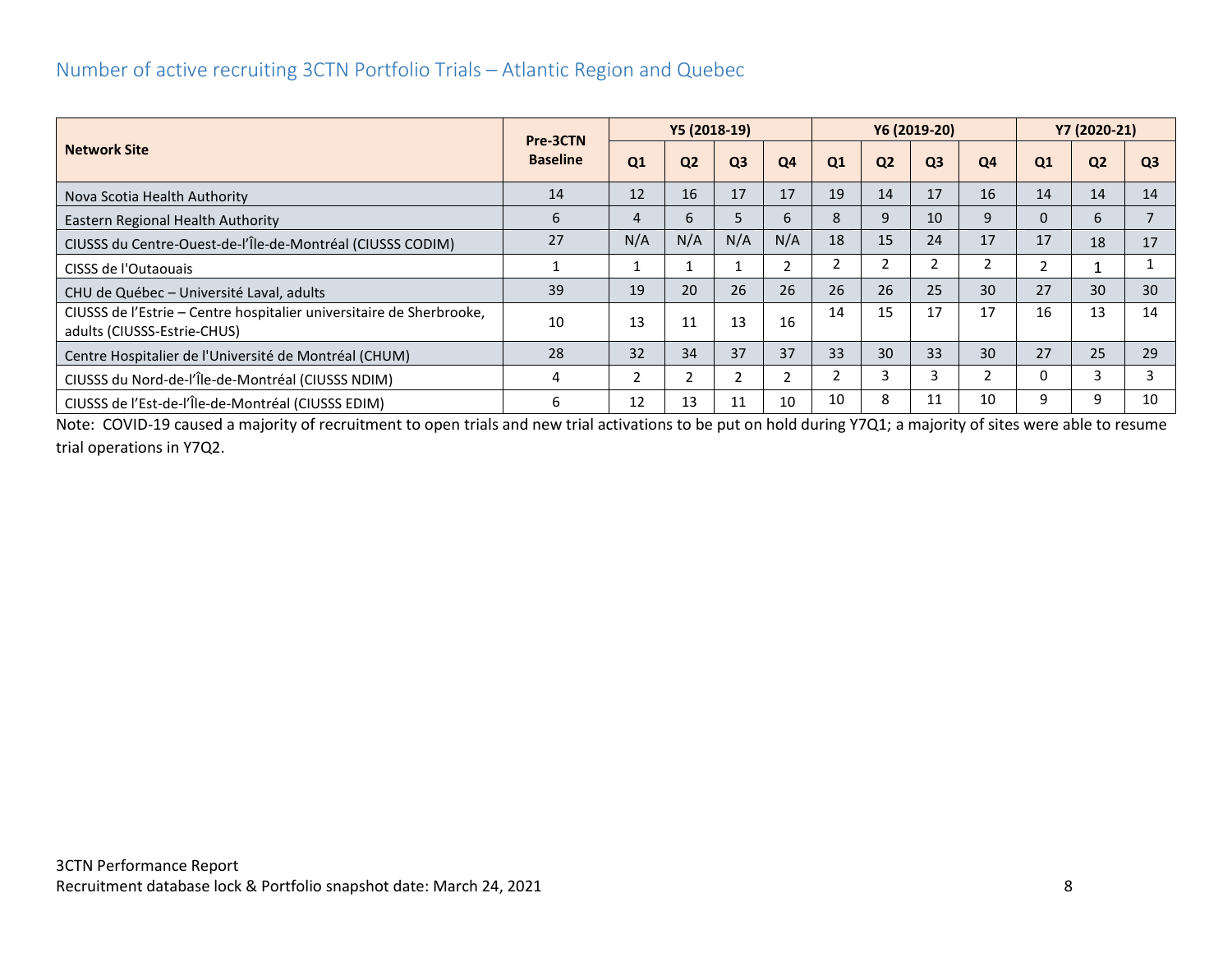## <span id="page-9-0"></span>Patients recruited to 3CTN Portfolio trials, FY2020/21 (Y7) – Pediatric Cancer Centres

| <b>Network Site</b>                                            | Pre-3CTN        | <b>Y2</b>    | <b>Y3</b>    | <b>Y4</b>    | <b>Y5</b>                | <b>Y6</b>                | Year 7 (2020-21) |                |                |              |                 |
|----------------------------------------------------------------|-----------------|--------------|--------------|--------------|--------------------------|--------------------------|------------------|----------------|----------------|--------------|-----------------|
|                                                                | <b>Baseline</b> | <b>Total</b> | <b>Total</b> | <b>Total</b> | <b>Total</b>             | <b>Total</b>             | Q1               | Q <sub>2</sub> | Q <sub>3</sub> | <b>Total</b> | $%$ of          |
|                                                                |                 |              |              |              |                          |                          |                  |                |                |              | <b>Baseline</b> |
| Alberta Children's Hospital                                    | 21              | 21           | 10           | 14           | $\overline{a}$           |                          | 5                | 5              | 3              | 13           | 62%             |
| BC Children's Hospital                                         | 34              | 46           | 41           | 31           | $\overline{\phantom{0}}$ | $\overline{\phantom{0}}$ | $\overline{2}$   | 10             | 9              | 21           | 62%             |
| CancerCare Manitoba - Pediatrics                               | 18              | 20           | 14           | 17           | 4                        |                          | 4                | 5              | 2              | 11           | 61%             |
| Centre hospitalier universitaire de Sainte-Justine             | 42              | 26           | 44           | 40           | 38                       | 38                       | 12               | 11             | 10             | 33           | 79%             |
| Children's Hospital - London Health Sciences Centre            | 12              | 15           | 26           | 9            | $\overline{\phantom{0}}$ | $\overline{\phantom{0}}$ | $\mathbf{1}$     | 2              | 2              | 5            | 42%             |
| Children's Hospital of Eastern Ontario                         | 20              | 18           | 35           | 31           | $\overline{\phantom{0}}$ | $\overline{\phantom{0}}$ | $\overline{2}$   | 0              | 7              | 9            | 45%             |
| CHU de Québec-Université Laval / Centre Mère-Enfant Soleil     | 17              | 14           | 7            | 17           | 22                       | 21                       | 8                | 5              | 3              | 16           | 94%             |
| <b>IWK Health Centre</b>                                       | 20              | 20           | 16           | 40           | $\overline{\phantom{0}}$ | $\overline{\phantom{0}}$ | 0                | 3              | 1              | 4            | 20%             |
| Janeway Children's Health and Rehabilitation Centre            | 4               | 3            | 4            | 4            | $\Omega$                 | 0                        | 3                | 0              | $\overline{2}$ | 5            | 125%            |
| McMaster Children's Hospital - Hamilton Health Sciences Centre | 14              | 20           | 19           | 28           | $\overline{\phantom{0}}$ | -                        | 0                | $\overline{7}$ | 0              | 7            | 50%             |
| Montreal Children's Hospital                                   | 24              | 23           | 14           | 20           | 8                        | 10                       | 2                | 4              | 4              | 10           | 42%             |
| Saskatchewan Pediatric Hematology Oncology Program             | 6               | 6            | 5            | 4            |                          |                          | $\overline{2}$   | 0              | $\overline{2}$ | 4            | 67%             |
| Stollery Children's Hospital                                   | 11              | 10           | 26           | 33           | $\overline{\phantom{0}}$ | $\overline{\phantom{0}}$ | 6                | 4              | 6              | 16           | 145%            |
| The Hospital for Sick Children                                 | 91              | 109          | 89           | 69           | $\overline{\phantom{0}}$ | $\overline{\phantom{0}}$ | 0                | 3              | 7              | 10           | 11%             |
| <b>Pediatric Total</b>                                         | 334             | 351          | 350          | 357          | 72                       | 76                       | 47               | 59             | 58             | 164          | 49%             |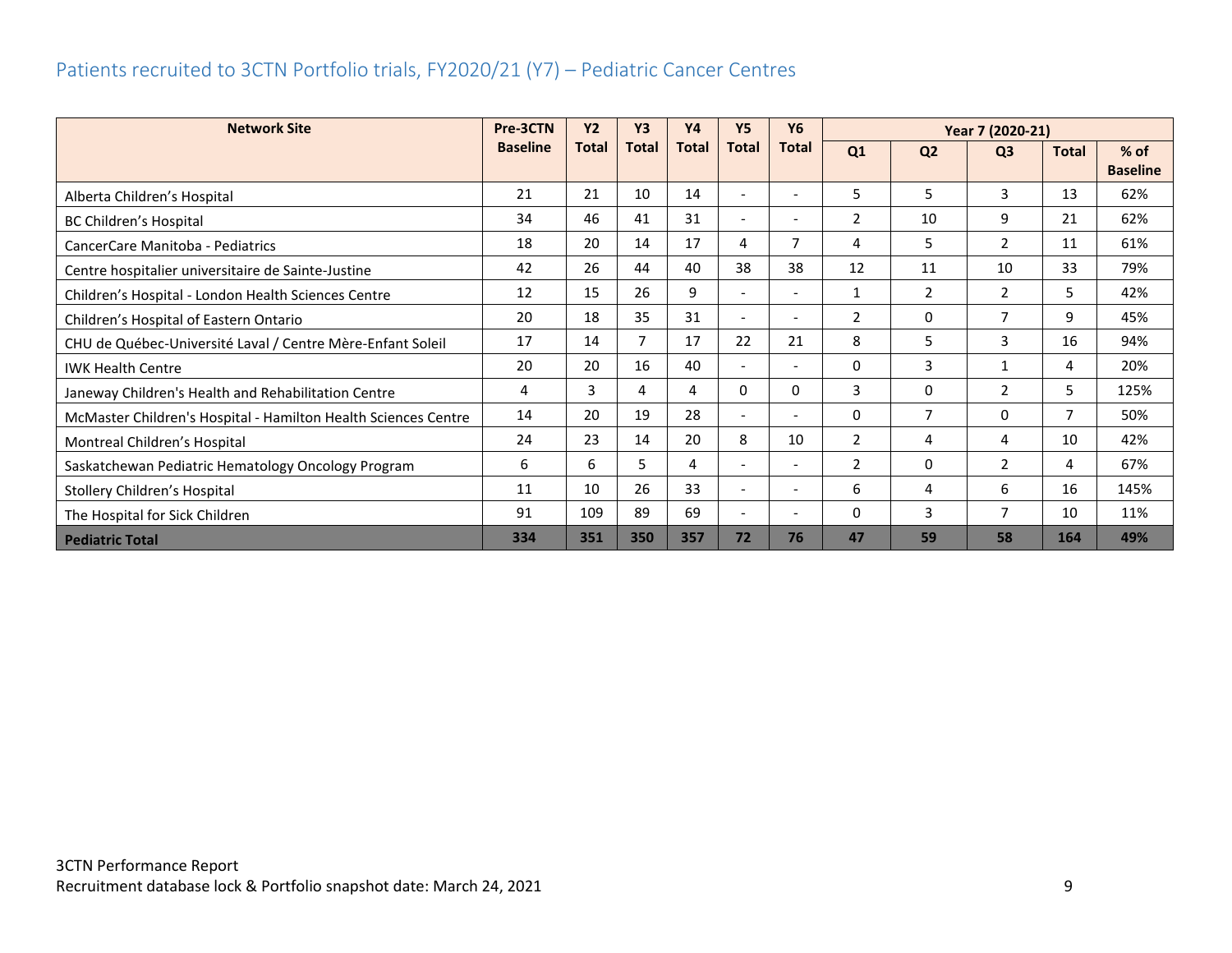## <span id="page-10-0"></span>Number of active recruiting 3CTN Portfolio Trials – Pediatric Cancer Centres

| <b>Network Site</b>                                            | Pre-3CTN        |                          |                          | Y5 (2018-19)             |                          |    |                          | Y6 (2019-20)                 |                              |    | Y7 (2020-21)   |                |
|----------------------------------------------------------------|-----------------|--------------------------|--------------------------|--------------------------|--------------------------|----|--------------------------|------------------------------|------------------------------|----|----------------|----------------|
|                                                                | <b>Baseline</b> | Q1                       | Q <sub>2</sub>           | Q <sub>3</sub>           | Q <sub>4</sub>           | Q1 | Q <sub>2</sub>           | Q <sub>3</sub>               | Q4                           | Q1 | Q <sub>2</sub> | Q <sub>3</sub> |
| Alberta Children's Hospital                                    | 9               | $\overline{\phantom{0}}$ |                          |                          |                          |    |                          |                              |                              | 22 | 23             | 24             |
| BC Children's Hospital                                         | 15              | $\overline{\phantom{a}}$ | $\overline{\phantom{a}}$ | $\overline{\phantom{a}}$ | $\overline{\phantom{0}}$ |    | $\overline{\phantom{0}}$ | $\overline{\phantom{a}}$     | $\overline{\phantom{a}}$     | 13 | 15             | 15             |
| CancerCare Manitoba - Pediatrics                               | 19              | 17                       | 17                       | 15                       | 13                       | 10 | 9                        | 8                            | 9                            | 9  | 11             | 11             |
| Centre hospitalier universitaire de Sainte-Justine             | 9               | 30                       | 22                       | 22                       | 24                       | 17 | 18                       | 18                           | 17                           | 17 | 18             | 19             |
| Children's Hospital - London Health Sciences Centre            | 5               | $\overline{\phantom{a}}$ |                          |                          |                          |    |                          |                              |                              | 14 | 14             | 15             |
| Children's Hospital of Eastern Ontario                         | 8               | $\overline{\phantom{a}}$ | $\overline{\phantom{a}}$ | $\overline{a}$           |                          |    | $\overline{\phantom{a}}$ | $\overline{\phantom{a}}$     |                              | 8  | 11             | 12             |
| CHU de Québec-Université Laval / Centre Mère-Enfant Soleil     | 11              | 13                       | 16                       | 17                       | 15                       | 17 | 15                       | 13                           | 11                           | 15 | 15             | 15             |
| <b>IWK Health Centre</b>                                       | 9               | $\overline{\phantom{a}}$ | $\overline{\phantom{a}}$ |                          |                          |    | $\sim$                   | $\overline{\phantom{a}}$     |                              | 19 | 20             | 22             |
| Janeway Children's Health and Rehabilitation Centre            | 5               | 11                       | 9                        | 9                        | 9                        | 5. | 9                        | 6                            | 6                            | 7  | 8              | 8              |
| McMaster Children's Hospital - Hamilton Health Sciences Centre | 8               | $\overline{\phantom{a}}$ |                          |                          |                          |    |                          | $\qquad \qquad \blacksquare$ |                              | 12 | 13             | 14             |
| Montreal Children's Hospital                                   | 5               | 25                       | 25                       | 20                       | 21                       | 12 | 16                       | 16                           | 13                           | 16 | 17             | 15             |
| Saskatchewan Pediatric Hematology Oncology Program             | $\overline{7}$  |                          |                          |                          |                          |    |                          | ٠                            |                              | 8  | 8              | 8              |
| Stollery Children's Hospital                                   | 3               | $\overline{\phantom{a}}$ | $\overline{\phantom{a}}$ |                          |                          |    | $\overline{\phantom{a}}$ | $\overline{\phantom{0}}$     | $\qquad \qquad \blacksquare$ | 9  | 11             | 13             |
| The Hospital for Sick Children                                 | 13              |                          |                          |                          |                          |    |                          |                              |                              | 16 | 17             | 17             |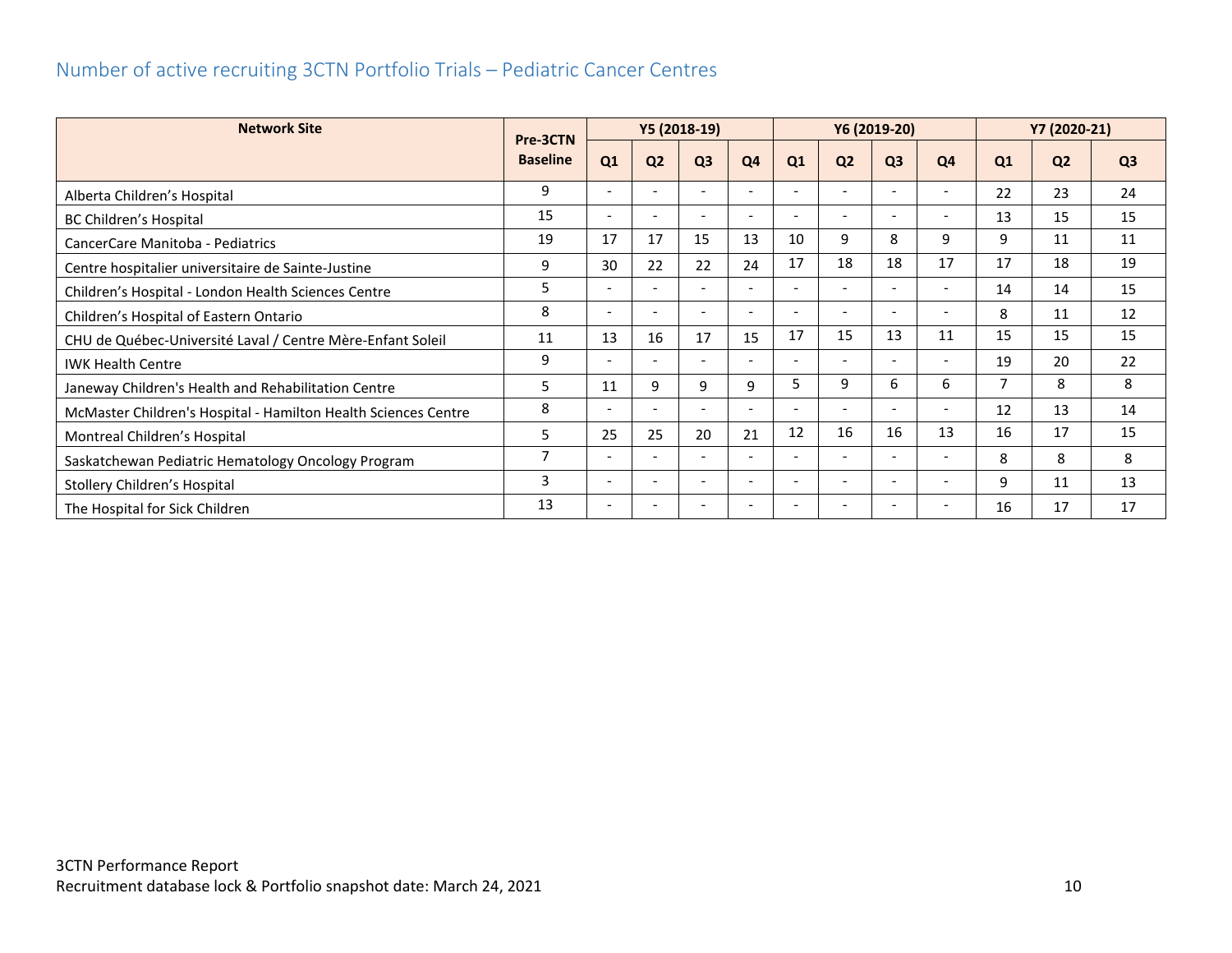# <span id="page-11-0"></span>Section B: 3CTN Portfolio Metrics

#### <span id="page-11-1"></span>Active Recruiting Portfolio Trials by Disease Site and Phase



**Objective:** To monitor and optimize the Portfolio in order to create opportunities for new trials and demonstrate 3CTN's impact.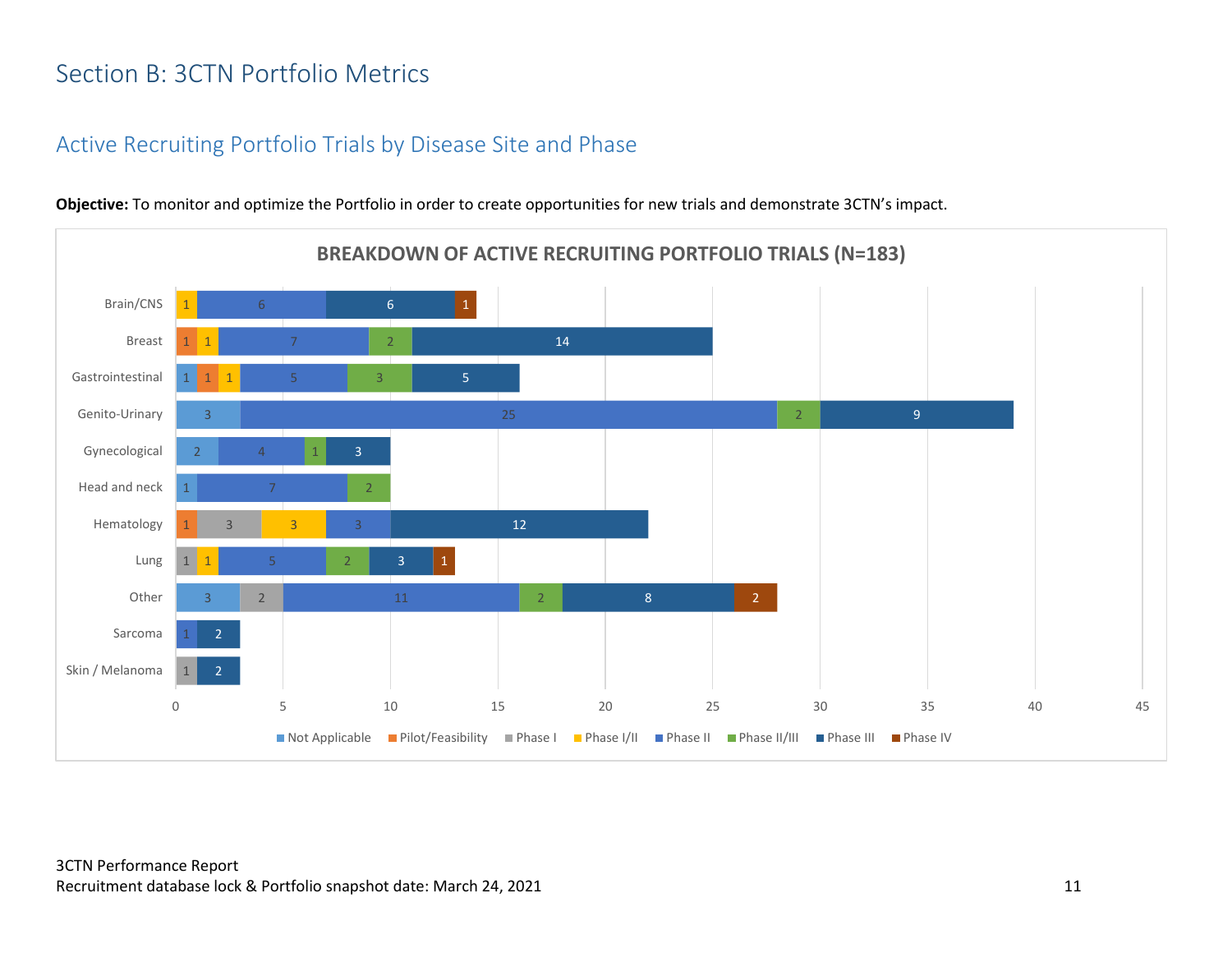#### <span id="page-12-0"></span>Overview of Portfolio Applications – Process Efficiency

**Objective:** To improve Portfolio application processing time.

#### **Portfolio Approval Process Timeline<sup>1</sup>**

| <b>Calendar Year</b> | <b>Number of Applications</b><br><b>Received</b> | # Applications Completed | <b>Average Application</b><br><b>Processing Time (days)</b> | <b>Median Application</b><br><b>Processing Time (days)</b> |
|----------------------|--------------------------------------------------|--------------------------|-------------------------------------------------------------|------------------------------------------------------------|
| 2015                 | 90                                               | 85                       | 16                                                          |                                                            |
| 2016                 | 70                                               | 71                       | 31                                                          |                                                            |
| 2017                 | 45                                               | 47                       | 22                                                          |                                                            |
| 2018                 | 46                                               | 44                       | 18                                                          |                                                            |
| 2019                 | 45                                               | 45                       | 42                                                          |                                                            |
| 2020                 | 40                                               | 36                       | 27                                                          |                                                            |
| 2021                 | 19                                               | 20                       | 21                                                          |                                                            |

#### **Facilitated Peer Review (FPR) Process**

| <b>Calendar Year</b> | <b>Number of FPR Requests</b> | # FPR Completed <sup>2</sup> | Average FPR Time (days) <sup>3</sup> | Median FPR Time (days) $3$ |
|----------------------|-------------------------------|------------------------------|--------------------------------------|----------------------------|
| 2015                 |                               |                              | 28                                   | 28                         |
| 2016                 | ᆠ                             | 12                           | 76                                   | 62                         |
| 2017                 |                               |                              | 106                                  |                            |
| 2018                 | 10                            |                              | 86                                   | 74                         |
| 2019                 | 16                            | ר ו                          | 98                                   | 83                         |
| 2020                 |                               |                              | 137                                  | 134                        |
| 2021                 |                               |                              | 125                                  | 113                        |

**1** From application received to approve/decline the application for period, Jan 13, 2015 to March 24, 2021.

**2** Counts are based on the completed applications in that calendar year, e.g. for an application submitted for review in 2019 but completed the review process in 2020, the FPR time will be used for the 2020 calculation.

**3** FPR process time is from the start date of peer review (i.e. site agreed to pursue peer review) to the date the last reviewer package is submitted to 3CTN (completed trials only).

Additional link to interactive Portfolio Application report: [Portfolio Applications Report](https://app.powerbi.com/view?r=eyJrIjoiNDkxODMzYTctYjhkZi00MjhkLWJiNzMtMjcyYmU2MmE4MjM5IiwidCI6IjlkZjk0OWY4LWE2ZWItNDE5ZC05Y2FhLTFmOGM4M2RiNjc0ZiJ9)

#### 3CTN Performance Report

Recruitment database lock & Portfolio snapshot date: March 24, 2021 12